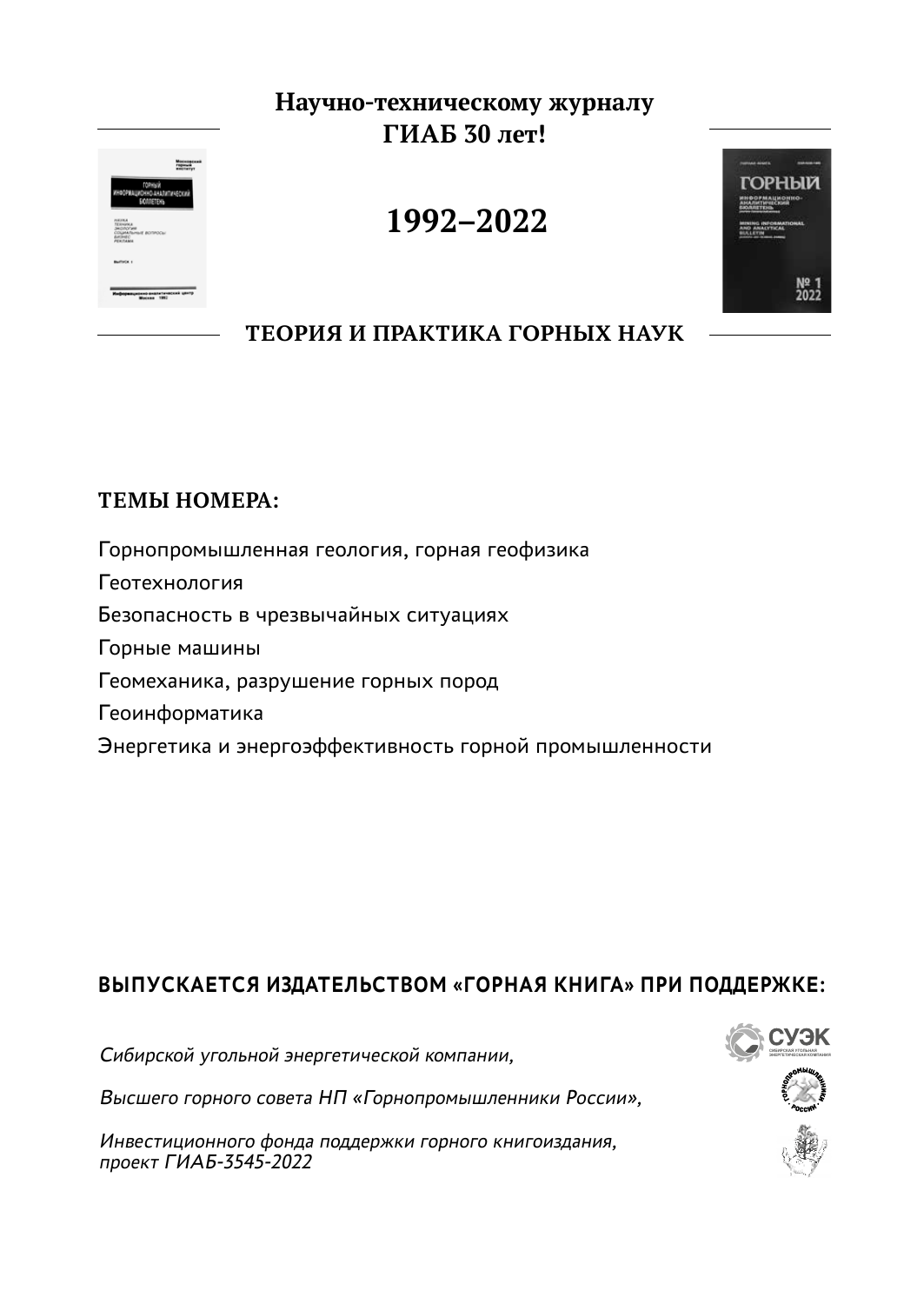### **ГОРНЫЙ ИНФОРМАЦИОННО-АНАЛИТИЧЕСКИЙ БЮЛЛЕТЕНЬ (НАУЧНО-ТЕХНИЧЕСКИЙ ЖУРНАЛ)**

| РЕДАКЦИОННАЯ КОЛЛЕГИЯ             |                                                                   | <b><i>И.Ю. РАССКАЗОВ</i></b>     | - член-корр. РАН, д.т.н., проф.,                                  |
|-----------------------------------|-------------------------------------------------------------------|----------------------------------|-------------------------------------------------------------------|
| Главный редактор                  |                                                                   |                                  | ИГД ДВО РАН, Хабаровск                                            |
| B.H. 3AXAPOB                      | - член-корр. РАН, д.т.н., проф.,                                  | A.F. CEKNCOB                     | - д.т.н., проф., ЗабГУ, Чита                                      |
|                                   | ИПКОН РАН, Москва                                                 | Г.П. СИДОРОВА                    | – д.т.н., проф., ЗабГУ, Чита                                      |
| Зам. главного редактора           |                                                                   | С.А. СИЛЮТИН                     | - к.т.н., СУЭК, Москва                                            |
| В.А. ВИННИКОВ                     | - д.ф.-м.н., проф.,<br>ГИ НИТУ «МИСиС», Москва                    | О.В. СКОПИНЦЕВА - д.т.н., проф., | ГИ НИТУ «МИСиС», Москва                                           |
| Зам. главного редактора           |                                                                   | И.О. ТЕМКИН                      | - д.т.н., проф.,                                                  |
| Н.А. ГОЛУБЦОВ                     | - руководитель рабочей группы                                     |                                  | НИТУ «МИСиС», Москва                                              |
|                                   | ГИАБ, изд-во «Горная книга»,<br>Москва                            | Д.Н. ШУРЫГИН                     | - д.т.н., проф.,<br>ЮРГПУ (НПИ) им. М.И. Платова,<br>Новочеркасск |
| Члены редколлегии                 |                                                                   | С.А. ЭПШТЕЙН                     | - д.т.н., проф.,                                                  |
| П.Б. АВДЕЕВ                       | – д.т.н., проф., ЗабГУ, Чита                                      |                                  | ГИ НИТУ «МИСиС», Москва                                           |
| В.В. АГАФОНОВ                     | - д.т.н., проф.,<br>ГИ НИТУ «МИСиС», Москва                       |                                  | МЕЖДУНАРОДНЫЙ РЕДАКЦИОННЫЙ СОВЕТ                                  |
| С.В. АЛЕКСЕЕВ                     | - д.г-м.н., Институт земной коры                                  |                                  | А.В. АНЦИФЕРОВ - член-корреспондент, Украина                      |
|                                   | СО РАН, Иркутск                                                   | Ф.М. БОРОДИЧ                     | - Кардиффский университет,                                        |
| С.И. АРБУЗОВ                      | - д.г.-м.н., проф., Томский ПУ, Томск                             |                                  | Великобритания                                                    |
| А.А. БАРЯХ                        | - академик РАН, д.т.н., проф., Пермь                              |                                  | К. ДРЕБЕНШТЕДТ - Технического университета                        |
| С.П. БАХАЕВА                      | - д.т.н., проф., КузГТУ, Кемерово                                 |                                  | «Фрайбергская горная                                              |
| В.А. БЕЛИН                        | - д.т.н., проф.,                                                  |                                  | академия», Германия                                               |
|                                   | ГИ НИТУ «МИСиС», Москва                                           | Й. ДУБИНСКИ                      | - Главный университет                                             |
| В.А. ГАЛКИН                       | - д.т.н., проф., НИИОГР, Челябинск                                |                                  | горного дела, Польша                                              |
| В.И. ГАЛКИН                       | - д.т.н., проф.,                                                  | В.Л. САВАТОРОВА -                | Университет Невады,                                               |
|                                   | ГИ НИТУ «МИСиС», Москва                                           |                                  | Лас-Вегас, США                                                    |
| А.Б. ЖАБИН                        | - д.т.н., проф., Тульский ГУ, Тула                                | П.В. ЦЫБУЛЕНКО                   | – Белорусский национальный                                        |
| Н.В. ЖУРАВЛЕВА                    | - д.т.н., Западно-Сибирский испы-<br>тательный центр, Новокузнецк |                                  | технический университет,                                          |
| А.В. ЗАТОНСКИЙ                    | д.т.н., проф., Пермский нацио-                                    | ПАН ИШАН                         | Белоруссия                                                        |
|                                   | нальный исследовательский                                         |                                  | - Ляонинский университет,<br>Китай                                |
|                                   | политехнический университет,                                      | С. ВУЙИЧ                         | - Горный институт, Сербия                                         |
|                                   | Березниковский филиал                                             | М. ДОБРОКА                       | - Мишкольцкий технический                                         |
| Н.О. КАЛЕДИНА                     | - д.т.н., проф.,<br>ГИ НИТУ «МИСиС», Москва                       |                                  | университет, Мишкольц,<br>Венгрия                                 |
| Д.Р. КАПЛУНОВ                     | - член-корр. РАН, д.т.н., проф.,<br>ИПКОН РАН, Москва             | П. КОНИЧЕК                       | - Институт геоники Чешской<br>Академии Наук, Острава, Чехия       |
| И.Л. КРАВЧУК                      | – д.т.н., Челябинский ф-л                                         | C. <b>NPYCEK</b>                 | - Центральный Горный                                              |
|                                   | ИГД УрО РАН                                                       |                                  | институт, Катовице, Польша                                        |
| М.В. КУРЛЕНЯ                      | - академик РАН, д.т.н., проф.,                                    | Ж. САНЧИДРИАН                    | - Мадридский политехнический                                      |
|                                   | ИГД им. Н.А. Чинакала                                             |                                  | университет, Мадрид, Испания                                      |
|                                   | СО РАН, Новосибирск                                               | M. CAŁA                          | - Горно-металлургическая                                          |
|                                   | А.А. ЛАВРИНЕНКО- д.т.н., проф., ИПКОН РАН,                        |                                  | Академия им. Станислава                                           |
|                                   | Москва                                                            |                                  | Сташица в Кракове, Краков,                                        |
| А.В. ЛЯХОМСКИЙ - д.т.н., проф.,   |                                                                   |                                  | Польша                                                            |
|                                   | ГИ НИТУ «МИСиС», Москва                                           | Л. ТОТЕВ                         | - Горно-геологический                                             |
| B.B. MOPO3OB                      | - д.т.н., проф.,<br>ГИ НИТУ «МИСиС», Москва                       |                                  | университет «Св. Иван Рилски»,<br>София, Болгария                 |
| Л.А. НАЗАРОВА                     | – д.ф.-м.н., ИГД им. Н.А. Чинакала                                | П. ПАВЛОВ                        | - Горно-геологический                                             |
|                                   | СО РАН, Новосибирск                                               |                                  | университет «Св. Иван Рилски»,                                    |
|                                   | А.В. НАСТАВКИН - к.г.-м.н., доцент, ЮФУ,                          |                                  | София, Болгария                                                   |
|                                   | Ростов-на-Дону                                                    | <b>ПРЕДСТАВИТЕЛЬСТВА</b>         |                                                                   |
| В.Н. ОПАРИН                       | - член-корр. РАН, д.ф.-м.н.,<br>проф., ИГД им. Н.А. Чинакала      | Дальний Восток                   | - И.Ю. РАССКАЗОВ                                                  |
|                                   | СО РАН, Новосибирск                                               | Карелия                          | - В.Н. АМИНОВ                                                     |
| С.Н. ПОДОБРАЖИН-                  | д.т.н., Ростехнадзор, Москва                                      | Монголия                         | – П. ОЧИРБАТ                                                      |
| А.В. ПОЛЯКОВ<br>$\qquad \qquad -$ | д.т.н., член АГН, компания                                        | Тула                             |                                                                   |
|                                   | «Экспертиза промышленной                                          | и Тульская область               | – А.Б. ЖАБИН                                                      |
|                                   | безопасности», Москва                                             | Урал                             | – А.А. БАРЯХ                                                      |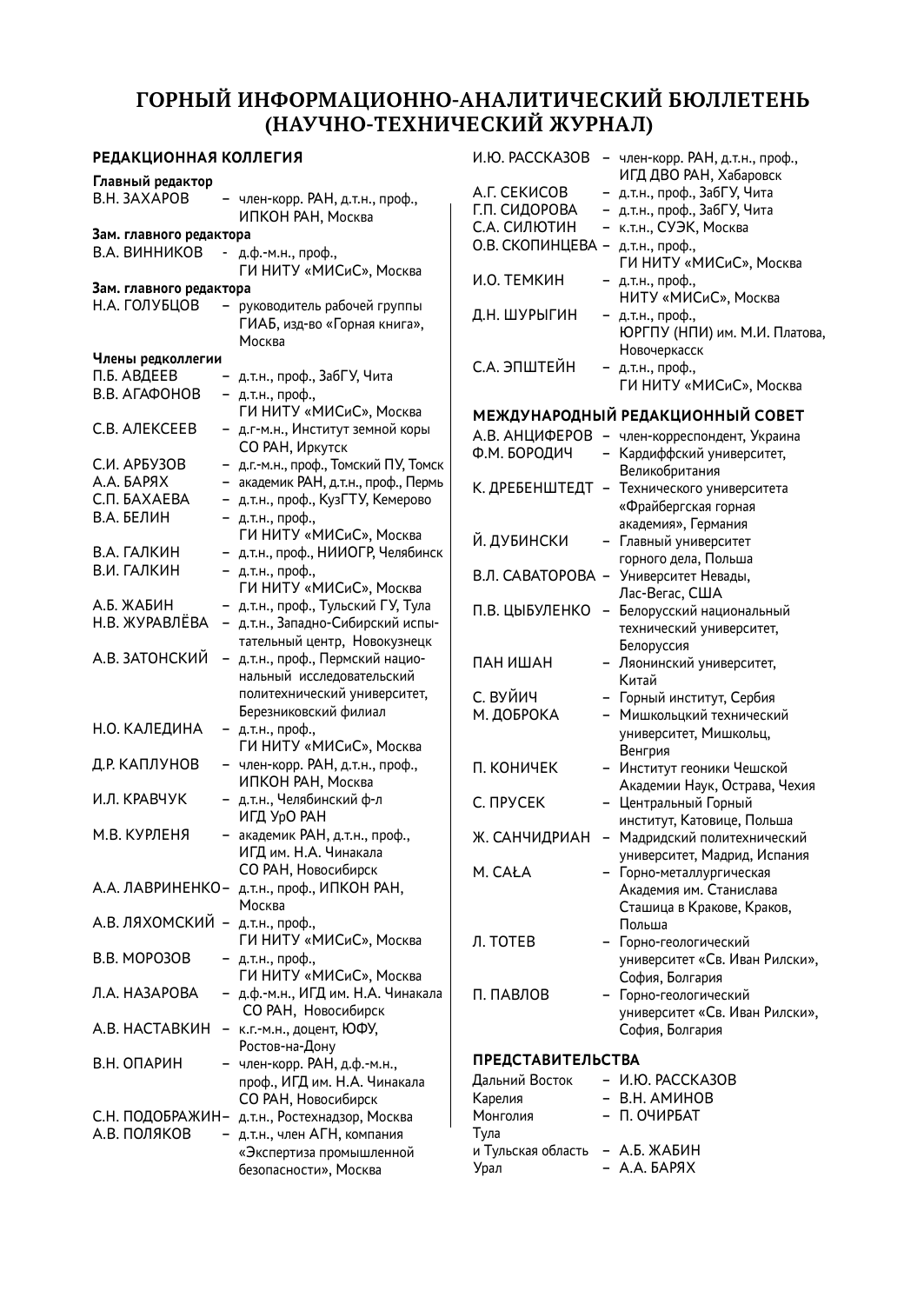# ГОРНЫЙ

# **ИНФОРМАЦИОННО-АНАЛИТИЧЕСКИЙ БЮЛЛЕТЕНЬ**

*(НАУЧНО-ТЕХНИЧЕСКИЙ ЖУРНАЛ)*

# **MINING INFORMATIONAL AND ANALYTICAL BULLETIN**

*(SCIENTIFIC AND TECHNICAL JOURNAL)*